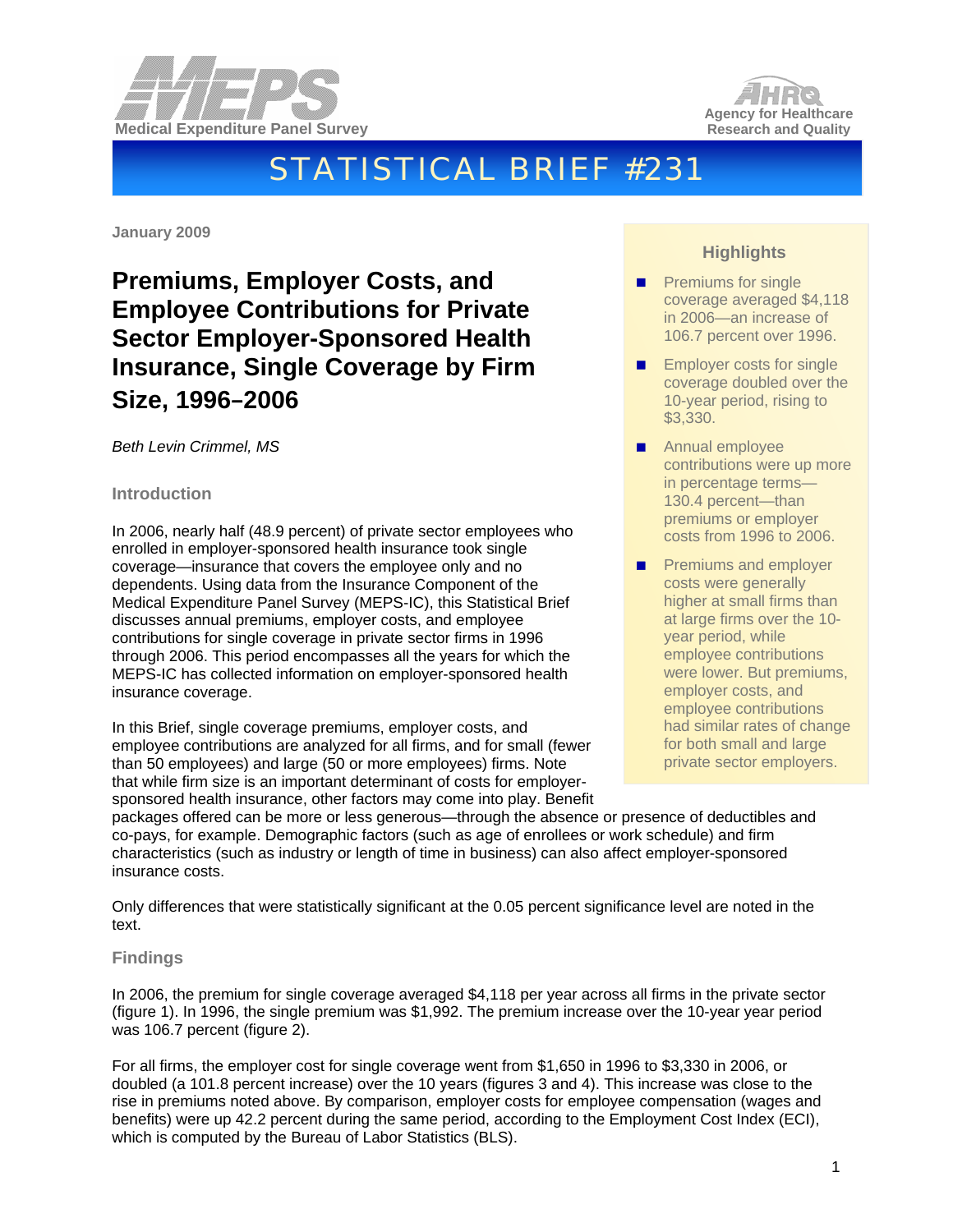Annual employee contributions at all firms rose from \$342 to \$788 over 1996-2006, or a 130.4 percent change (figures 5 and 6)—much higher, in percentage terms, than the premium or employer cost increase. During that same period, prices for all consumer goods—as measured by the Consumer Price Index for All Urban Consumers (CPI-U, another BLS index)—rose 29.5 percent.

Over the 10-year period, small firms generally paid higher premiums for single coverage than large firms (2004 was the sole exception, when there was no significant difference). Employer costs were higher each year for small firms (fewer than 50 employees) than for large firms (50 or more employees). In contrast, employee contribution amounts were lower for employees of small firms compared to those of large firms for each of the 10 years. However, small and large private sector firms experienced similar rates of change in premiums, employer costs, and employee contributions over the decade.

For example, small firms' average premiums went from \$2,070 in 1996 to \$4,260 in 2006, or up 105.8 percent (figures 1 and 2). While large firms' annual premiums were lower in both years—\$1,965 in 1996 and \$4,077 in 2006—they rose 107.5 percent during the same period, similar to the small firm increase.

In the private sector, small firms' employer costs rose 101.3 percent over the 10-year period from \$1,766 to \$3,555 (figures 3 and 4). Large firms' employer costs rose a similar 102.8 percent over the same time, from \$1,610 to \$3,265.

As with the all firms' average, employee contributions for both small and large employers were up by a much higher percentage than premiums or employer costs from 1996 to 2006. For small firms, employee contributions grew from \$304 per year in 1996 to \$705 per year in 2006, a 131.9 percent jump (figures 5 and 6). The percentage increase was very similar (128.7 percent) for large firms although their employee contribution amounts were higher—\$355 in 1996 and \$812 in 2006. (Employees of large firms were much less likely to be enrolled in a single coverage plan that required that they make no contribution to the premium, compared to those of small firms—13.5 percent versus 50.6 percent in 2006. However, 96.7 percent of large-firm employees worked in establishments offering insurance versus 61.2 percent of small-firm employees.)

#### **Data Source**

This Statistical Brief summarizes data from the 1996 through 2006 MEPS-IC. The data are available on the MEPS Web site at [http://www.meps.ahrq.gov/mepsweb/survey\\_comp/Insurance.jsp](http://www.meps.ahrq.gov/mepsweb/survey_comp/Insurance.jsp) or have been produced using special computation runs on the confidential MEPS-IC data available at the U.S. Census Bureau.

#### **Definitions**

#### *Employee*

A person on the actual payroll. Excludes temporary and contract workers but includes the owner or manager if that person works at the firm.

#### *Employee contribution*

The portion of the premium paid by the enrolled employee.

#### *Employer*

In this Statistical Brief, an employer is defined as a private sector firm. A firm is defined as a business entity that controls one or more business establishments or locations. Consequently, an employer can have multiple work locations.

#### *Employer cost*

The portion of the premium paid by the employer on behalf of its employee. An employer may decide to pay all of the premium, some of the premium, or none of the premium.

#### *Health insurance plan*

An insurance contract that provides hospital and/or physician coverage to an employee for an agreedupon fee (premium) for a defined benefit period.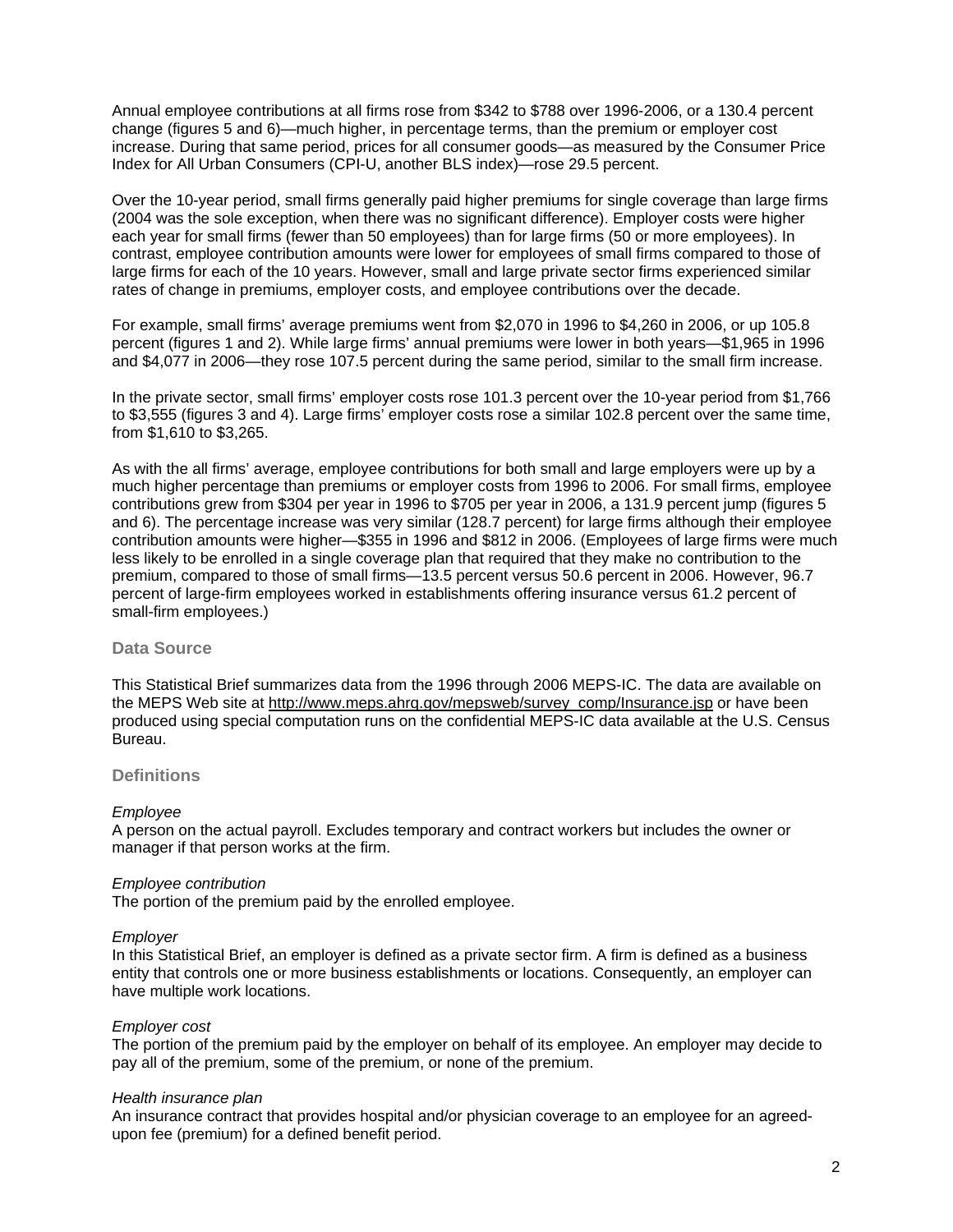# *Firm*

A business entity consisting of one or more business establishments under common ownership or control. A firm represents the entire organization, including the company headquarters and all divisions, subsidiaries, and branches. A firm may consist of a single-location establishment, in which case the establishment and firm are identical.

#### *Single coverage*

Single coverage provides insurance for the enrolled employee only. No other family members are covered under the plan.

### *Premium*

Agreed-upon fee paid for coverage of medical benefits for a defined benefit period, usually a calendar year. The premium is the total amount charged by an insurance company to provide coverage to an employee receiving employer-sponsored health insurance.

# **About MEPS-IC**

MEPS-IC is a survey of business establishments and governments that collects information on employersponsored health insurance, such as whether insurance is offered, enrollments, types of plans, and premiums. The survey is conducted annually by the U.S. Bureau of the Census under the sponsorship of the Agency for Healthcare Research and Quality. The yearly response rate has averaged 78 percent for in-scope sample units. Approximately 4 percent of the original sample has been out-of-scope in a typical year. A total sample of 42,000 establishments was selected for the 2006 survey, prior to accounting for losses due to nonresponse and out-of-scope cases.

# **References**

For more information on this survey, see MEPS *Methodology Reports 6, 8, 10, 14, 17,* and *18* on the MEPS Web site at [http://www.meps.ahrq.gov/mepsweb/data\\_stats/publications.jsp](http://www.meps.ahrq.gov/mepsweb/data_stats/publications.jsp) and Insurance Component Survey Basics at [http://www.meps.ahrq.gov/mepsweb/survey\\_comp/Insurance.jsp](http://www.meps.ahrq.gov/mepsweb/survey_comp/Insurance.jsp).

# **Suggested Citation**

Crimmel, B.L. *Premiums, Employer Costs, and Employee Contributions for Private Sector Employer-Sponsored Health Insurance, Single Coverage by Firm Size, 1996-2006*. Statistical Brief #231. January 2009. Agency for Healthcare Research and Quality, Rockville, MD. [http://www.meps.ahrq.gov/mepsweb/data\\_files/publications/st231/stat231.pdf](http://www.meps.ahrq.gov/mepsweb/data_files/publications/st231/stat231.pdf)

#### \* \* \*

AHRQ welcomes questions and comments from readers of this publication who are interested in obtaining more information about access, cost, use, financing, and quality of health care in the United States. We also invite you to tell us how you are using this Statistical Brief and other MEPS data and tools and to share suggestions on how MEPS products might be enhanced to further meet your needs. Please e-mail us at [mepspd@ahrq.gov](mailto:mepspd@ahrq.gov) or send a letter to the address below:

Steven B. Cohen, PhD, Director Center for Financing, Access, and Cost Trends Agency for Healthcare Research and Quality 540 Gaither Road Rockville, MD 20850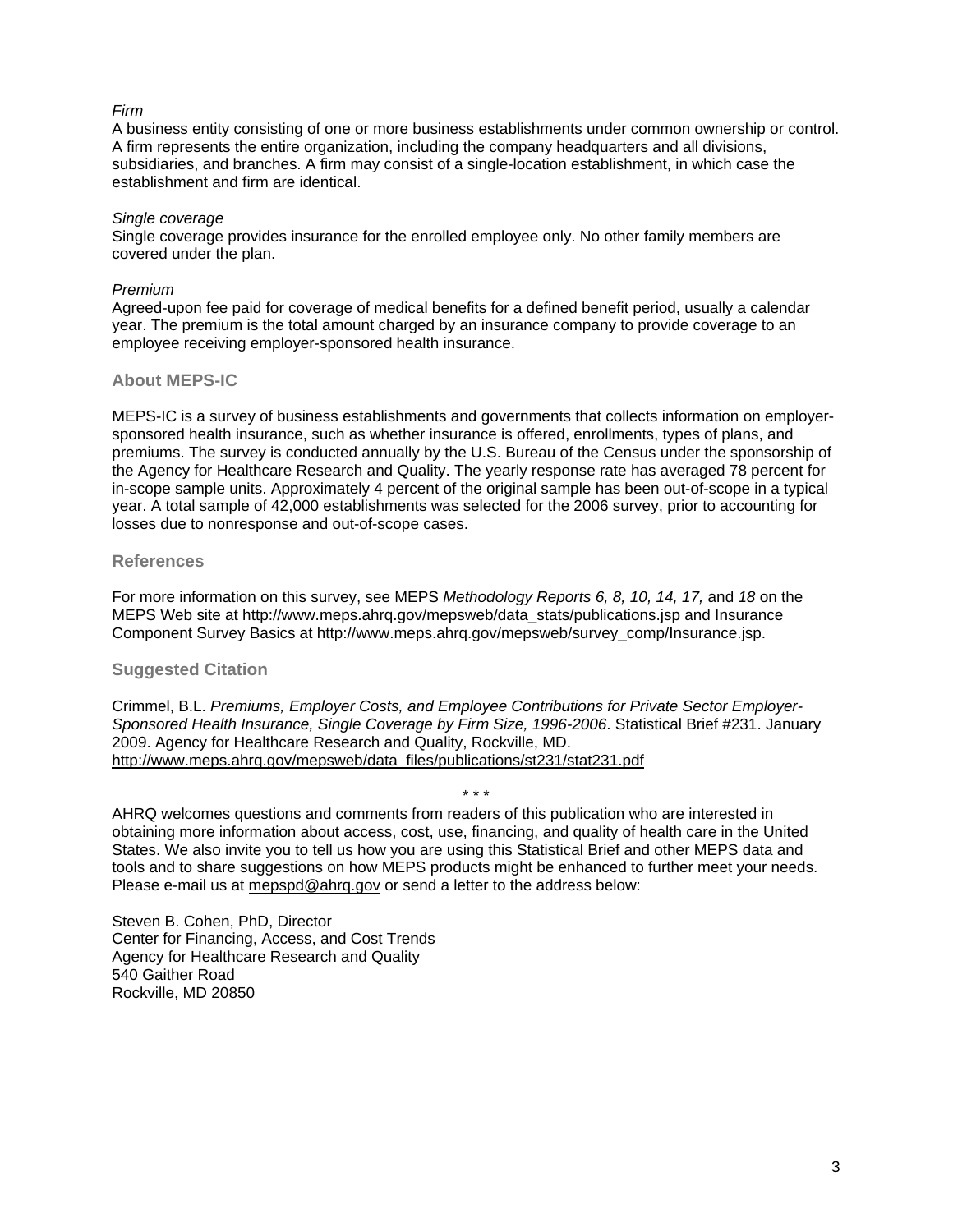

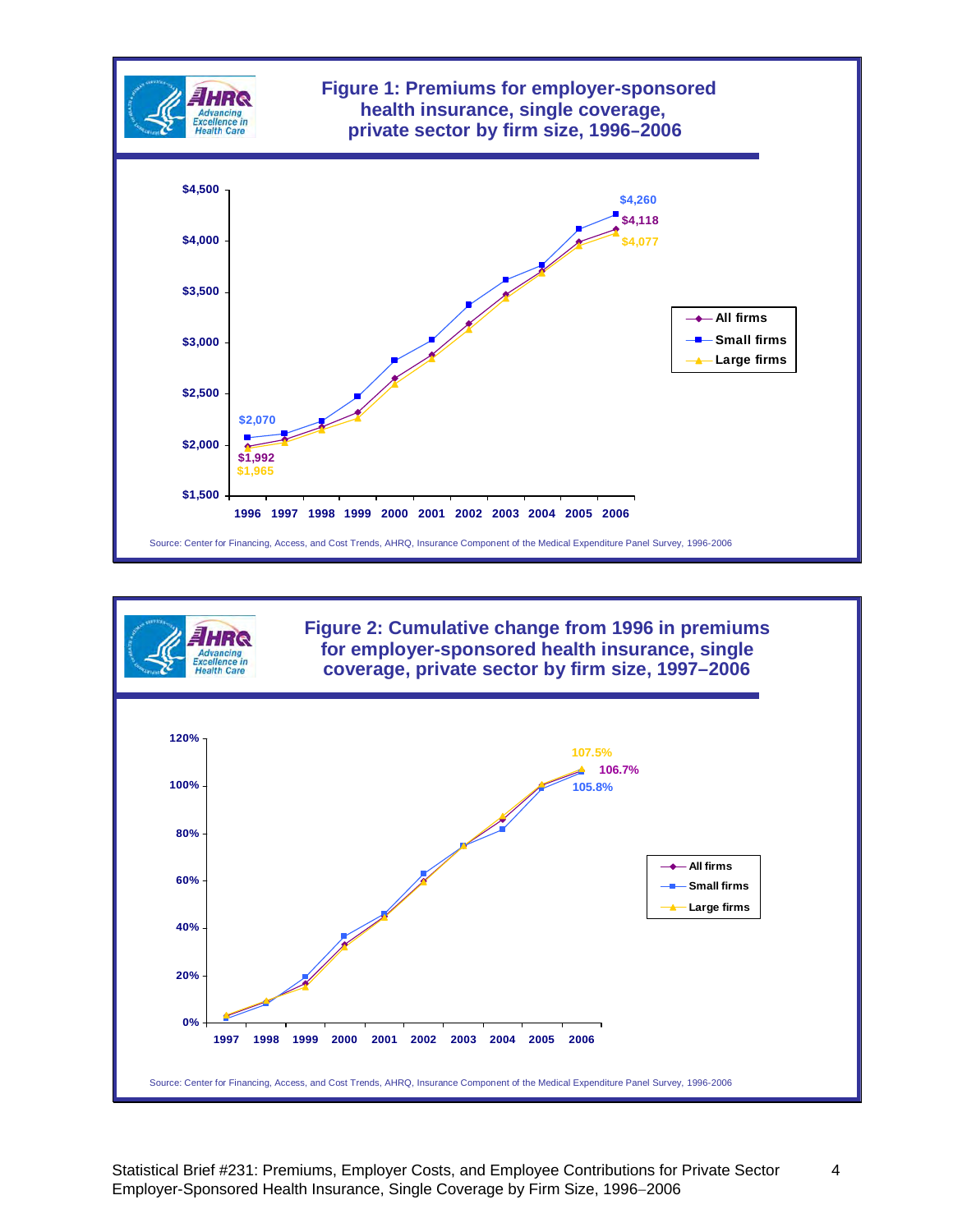